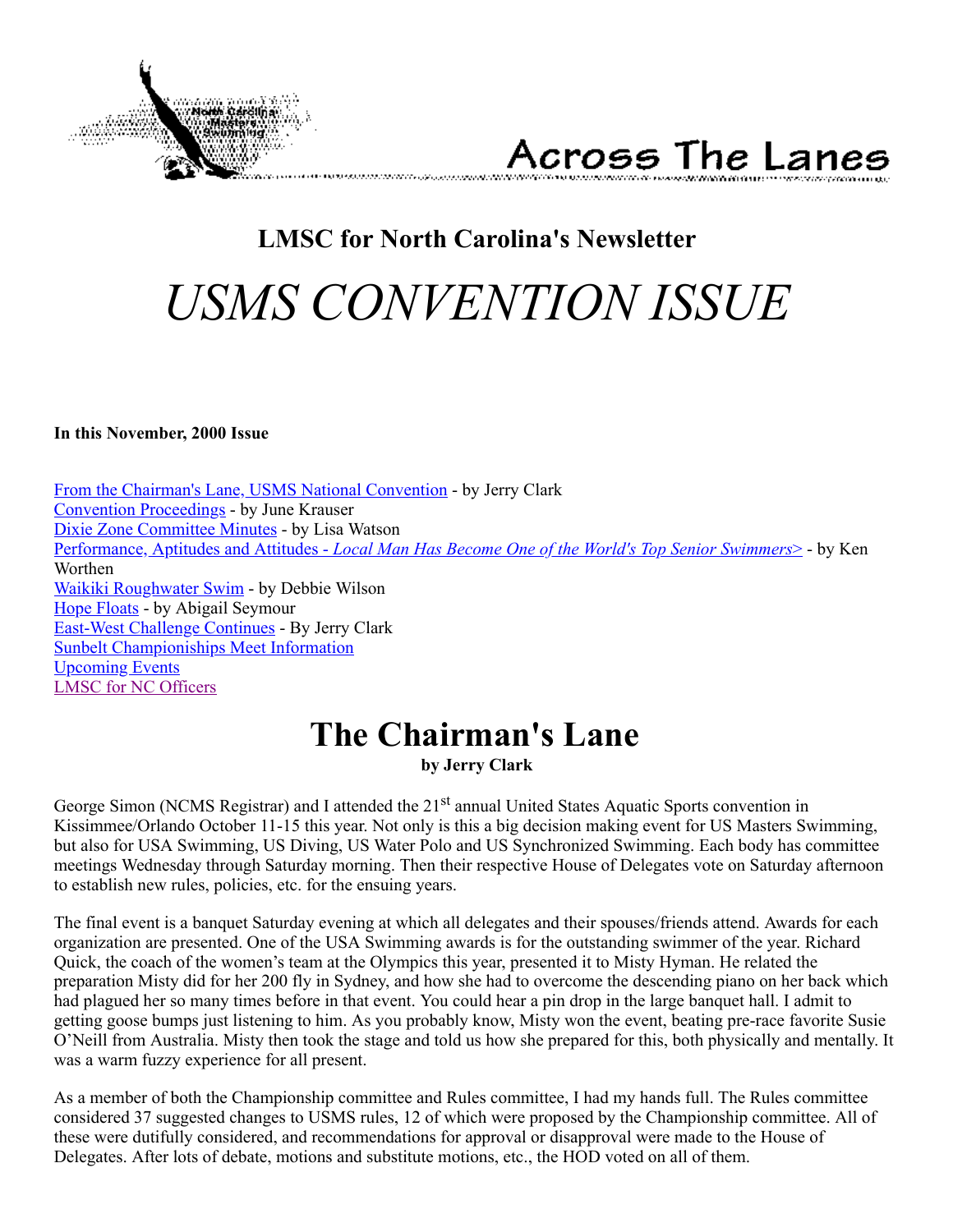For you backstrokers, beginning 1/1/2001, the whole foot (including toes) must be under the water on the start in all courses. The Championship committee now will not have to follow the geographic rotation system for nationals as has been required in the rule book; we can search out sites anywhere in the US, but we are required to try to move them around the country. We picked the University of Hawaii for short course nationals in 2002, and Cleveland State University for long course nationals that year. Both sites had great presentations, and the voting by the entire House of Delegates was strongly in favor of these choices.

I would like to continue use of email (for those whose email addresses we have) for distributing our quarterly newsletter. It is placed on our web site (as is lots of good information) by George Simon. According to Alice Jones, our treasurer, we saved \$643.43 on the fall newsletter by doing this. This is significant to our operating statement, and I hope to find a similar saving when we total up the cost for this newsletter.

There are many ways we could use any savings we create by using email. Perhaps we might bring a mentor USMS coach to NC for a clinic for our own coaches for a minimum of two hours. This would be followed by a clinic for our swimmers. Maybe we can send more delegates to the Aquatic Sports convention. Let's see how we fare with continued savings, and our board will discuss ways to allocate the funds.

To return to *Across The Lanes* Table of Contents

#### <span id="page-1-0"></span>....................

# CONVENTION PROCEEDINGS

### **Swimming... A Life's Passion**

### **Compiled by June Krauser**

#### **Dixie Zone Chairman**

The USMS Convention was held in Kissimmee/Orlando, FL October 11-15, 2000. Our convention is held in conjunction with United States Aquatic Sports. Lynn Hazelwood was elected as the new Zone Committee Chair. The Insurance Reception on Thursday night was excellent and was held outside around a pool. The Banquet on Saturday night was very LONG (7 pm - 11:55 pm). However, we did have the best Masters Skit ever! Following is a brief summary of the most of the Standing and the Ad Hoc Committee meetings.

#### **CHAMPIONSHIP COMMITTEE**

There were 3 bids submitted for SCY Nationals. The House of Delegates voted for the U. of Hawaii on May 15-19, 2002. Only one bid for LCM Nationals and that was awarded to Cleveland State U. for August 15-19, 2002. Four designs were submitted for a new National Patch and Bill Volckening's design was chosen. The USMS National Meet Survey results are in and it was found that the ideal length of each meet session should be 7-8 hours. Since many nationals exceed that length, the committee is focusing on ways to reduce that time factor, such as total deck seeding (which will be done at Santa Clara this year) and tighter NQT's. The survey was sent to a random sample of 1200 USMS "Top 10" swimmers with 780 responding.

#### **COACHES COMMITTEE**

There are 800 coaches registered in the National database. The committee would like the LMSC reps to assume a more active role in the LMSC. The next Olympic Training Camp is Feb. 10-15, 2001. Applications are still being taken for swimmers and coaches. Mentor Coach and Swimmer Clinics are available with \$500 seed money from USMS. There are Open Water Clinics available. NIKE has decided to forego clinics. Education and information includes Ask the Coach (for SWIM Magazine), Coaches Committee Quarterly, Video Library and Book Library. Programs include Munich Coaching Program, Snooper Loan Program, and On-Deck Coaching.

### **COMPUTER ON-LINE COMMITTEE**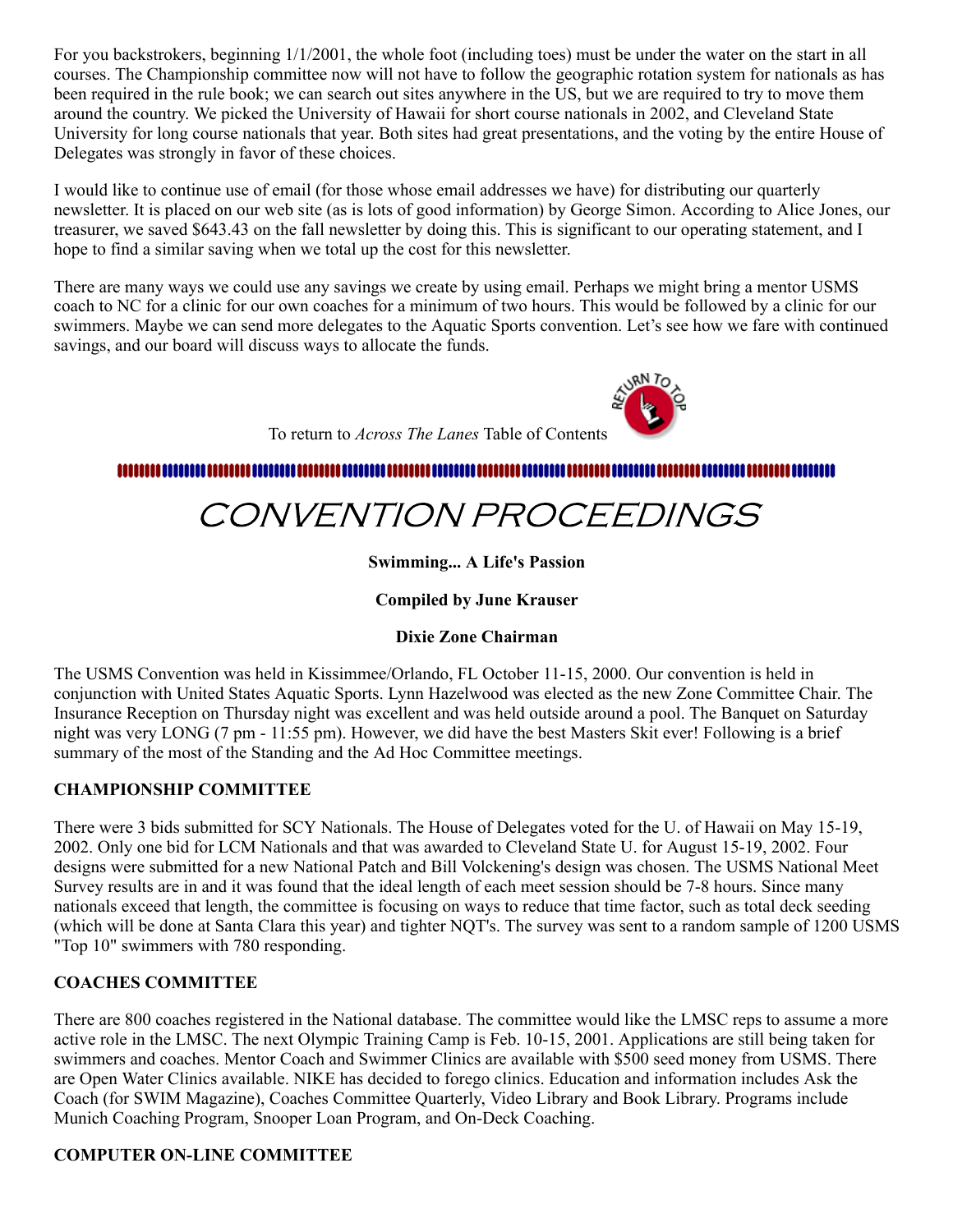Try to select a new web-hosting provider by 11/15/00 and move the USMS web site in time for SC Nationals on-line availability. A draft privacy policy was accepted by the Legal Counselors and will be integrated into the USMS web site. The House of Delegates voted to accept the Webmaster as a contract position. For 2001, we will switch over to the PDF version of the Rule Book and modify the links to the rule book sections to use these files. Once the USMS web site has been re-hosted to a new web server, we will update the LMSC officers listing which is severely outdated in many areas. Web hosting services will be offered to LMSC's and Zones.

#### **FINANCE COMMITTEE**

The Treasurer reported cash and cash equivalents: \$121,000 net income for 1999. Assets total \$933,550 as of 9/30/00. General reserve is \$150,000 (3 months expenses), and insurance reserve is \$120,000. Registration is largest source of income. The 2001 budget was approved with a \$42,193 deficit. Budget corrections and requests were considered.

#### **FITNESS COMMITTEE**

Fitness events include Swim Around Revilla (total of 135 miles in Ketchican, Alaska); the Y2K Training Triathlon (run by YMCA Masters Swim Team), Check-off Challenge (New England Masters). The Strokes for Stroke needs help.

### **INSURANCE COMMITTEE**

The Directors and Officers Liability covers the Executive Board down to the LMSC level. A Travel Assistance Program (for meets more than 100 miles from home) was presented by Peak Insurance. The policy covers all 40,000 USMS members while at a sanctioned/recognized meet 100 miles away from home. Question: Can a Masters Club 'hold' a meet outside of the United States and have coverage? Answer: If it is a sanctioned/recognized meet, then the USMS member is covered. But the real issue is who will sanction the meet? USMS can't sanction a meet outside the U.S. Must be sanctioned by the FINA Federation in the country where the meet is being held.

#### **INTERNATIONAL COMMITTEE**

Two large international meets were held during last year -- Pan Pacs in October in Perth, Australia, and the VIII FINA World Masters Swimming Championships in Munich, Germany, in July-August. The IX FINA World Masters Swimming Championships 2002 will be held on March 21-April 3 in Christchurch, NZ. Their web site is www.eventnz.co.nz. The USMS International Contacts are accessible at www.usms.org under Administration. The closing dates for submitting FINA World Records are May 1 and November 1 each year.

#### **LEGISLATION COMMITTEE**

The Computer On-Line committee was re-named the Communications Committee and will encompass the USMS Web Master and Magazine Editor positions.

#### **LONG DISTANCE COMMITTEE**

Surveys were sent to LMSC's in July. Many were not returned. An article about safety in open water swimming will be in SWIM Magazine. A prerequisite for hosting the One Hour Postal Swim would be a successful running of a previous postal national championship. A discussion for a wet suit category in National Championships will take place in the coming year. The committee encourages medals through 6th place in National Championships and Open Water events beginning 2003. There is a shortage of cable swims.

The 2002 Long Distance National Championships:

One-hour Postal -- Florida Maverick Masters

5/10 K Postal -- Sawtooth Masters

3000/6000 yd Postal -- Dynamo Masters

One-Mile OW -- Emerald Aquatics, Dorena Reservoir, Cottage Grove OR, August 18

Two-Mile Cable Swim -- Virginia Masters -- Chris Green Lake, Charlottesville VA, July 13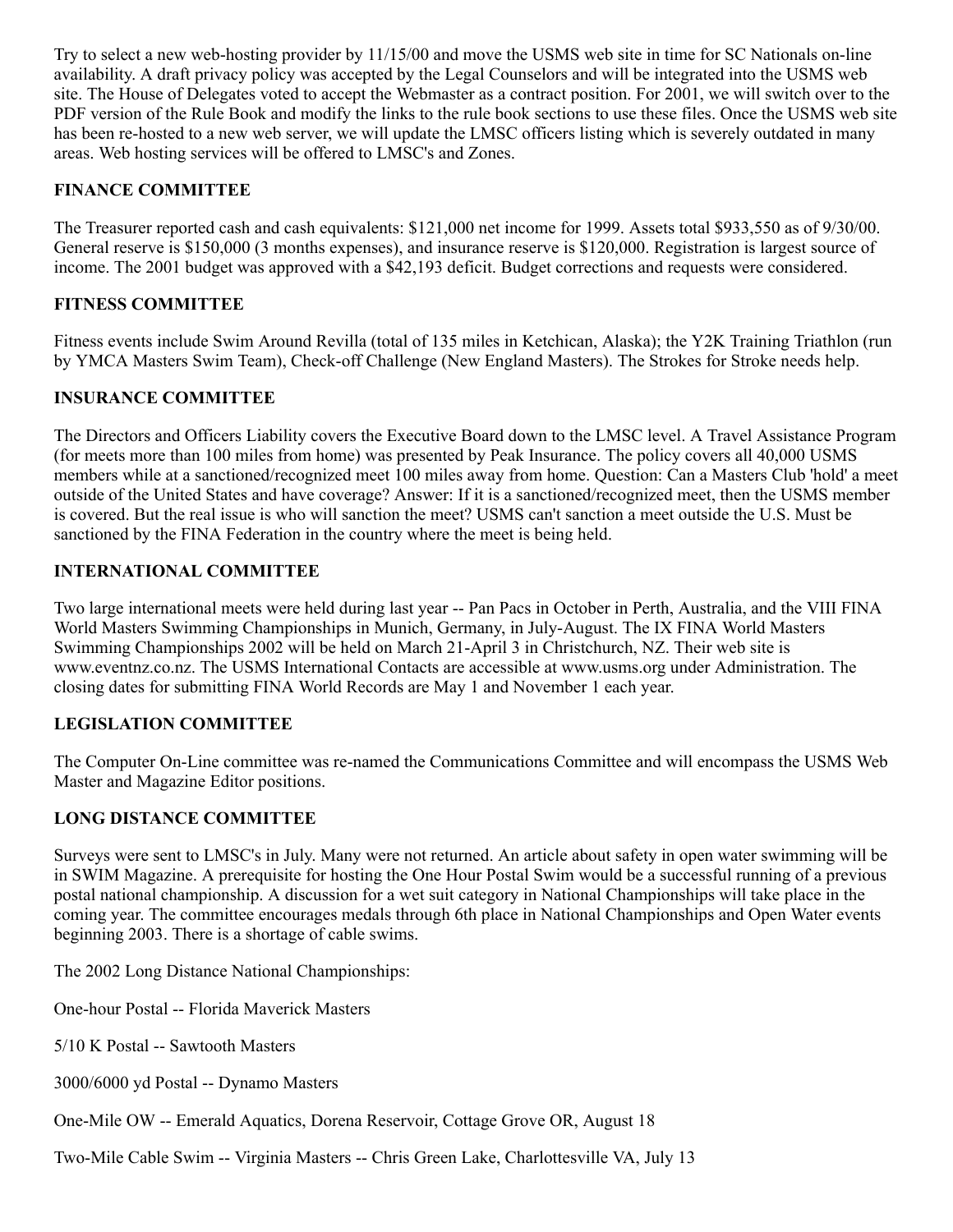1-3 Mile Open Water -- O\*H\*I\*O Masters -- Lake Erie, Cleveland OH, July 27

3-6 Mile Open Water -- LaJolla Cove SC, Pacific Ocean, LaJolla CA, August 4

6+ Mile Open Water -- Clemson A1 Team, Hartwell Lake, Clemson SC, June 8

The Coaches Committee has \$500 available for 4 LD clinics in 2001. There is an Open Water Clinic Manual.

#### **MARKETING/PUBLICATIONS COMMITTEE**

The USMS Display is completed and will be exhibited at 3-5 sites. A usage request policy is currently being developed. The potential for a media "kit" was discussed. A new poster will be produced.

#### **OFFICIALS COMMITTEE**

Obtained permission of the Collegiate Swimming Officials Association (CSOA) Executive Director to use that organization's certifying process as a USMS approved certifying procedure. The USMS Officials Committee Liaison finalized guidelines for National Championships. Sent a proposal to USA Swimming that would allow certification of Masters officials by working a combination of USA/USMS meets. Need to work out some details before it can be implemented. USMS Officials Training Program (Certification Manual, 1992) will be updated to make it current.

#### **PLANNING COMMITTEE**

Recommends that USMS subscribe to various publications to be used to create a database of information pertaining to recently constructed pools. The information would be made available to any party exploring the possibility of new commercial pool construction. It was suggested that the committee establish a special event during 2001 with proceeds to benefit the Endowment Fund. Two altitude-training camps are scheduled for 2001: February and November. The organizers of the Senior Games are very willing to cooperate with USMS to improve the quality and efficiency of these events.

#### **RECOGNITION AND AWARDS**

It was determined that USMS Official awards are awards initiated and presented by the National body (USMS). The Service Award was renamed the Dorothy Donnelly USMS Service Award. We have two categories of awards (1) National (USMS Award -- Ransom J. Arthur Award) and (2) Official Recognition (Dorothy Donnelly Service Award, Coach of the Year Award, and USMS Newsletter of the Year Award). Current winners of the Official Recognition Awards will be printed in the Rule Book. All proposals for Official Recognition shall come through the committee for purposes of coordination.

#### **RECORDS AND TABULATION COMMITTEE**

We now have a database of the total number of records for ISHOF nominations. Reporting results of relays in the Top Ten compilation has been changed to the order that we use for individual events (sex - age group - event - time). The Committee will check on Top Ten subscriptions being handled by the National office, propose a new home page for the Top Ten (swimgold) website to improve navigation within the Top Ten site, revise the All-Star determination procedure, and survey LMSC's to identify different methods and software used by Top Ten recorders.

#### **REGISTRATION COMMITTEE**

Registration actually operates out of two different offices. Esther receives the electronic copies, and Tracy receives the hard copy forms and checks. It is critical to provide a summary of the number registered and the contributions. Problems are caused by the use of comma and the use of the number sign (#) within the address and names. An issue was raised about the registration date that is entered into the program. This date should reflect the date that the swimmer is actually registered; that date is the date that an official LMSC representative receives the form.

#### **RULE BOOK COMMITTEE**

There were eight submissions for the cover design. Bill Volckening's design was selected. Gateway was again awarded the bid for printing the book. There will be 1200 copies of the full rule book and 400 copies of the mini-rule book. The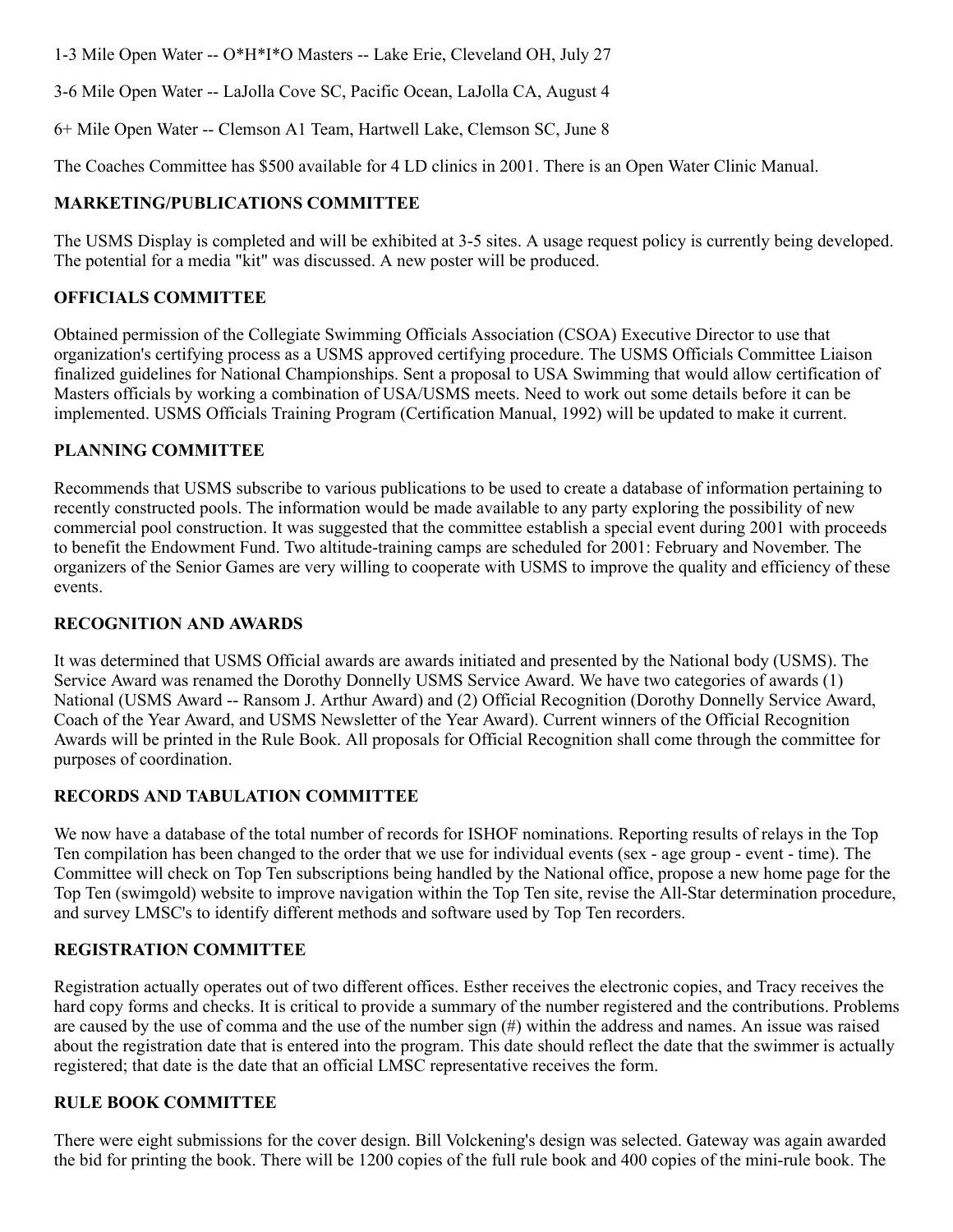committee voted to dedicate the 2001 rule book to Gene Donner and the staff at Gateway Printing.

### **RULES COMMITTEE**

Since this is a Rules year, there were many items reviewed. The most important new rules follow:

- 1. For all courses, the backstroke start is the same -- toes must be placed under the water.
- 2. The referee is to be notified in writing of the intent to record an initial split BEFORE the conclusion of the meet.
- 3. The referee is to be notified in writing PRIOR to the start of a backstroke or relay leadoff split attempt.
- 4. The meet director of a National Championships meet has the option to deck seed any or all events.
- 5. The SC National Championships may be SCY or SCM.
- 6. NQTs will be figured differently to make them more consistent year to year.

#### **SAFETY EDUCATION COMMITTEE**

The USMS Safety Handbook for Swimmers is being revised and if completed in time will be sent to each club with the 2001 Rule Book. It was suggested that articles for Safety Education be written for SWIM Magazine. It was suggested that we try to get a sponsor to print and laminate safety signs. An article of water quality issues during open water swims will be published in SWIM.

#### **SPORTS MEDICINE COMMITTEE**

A member of the committee should be present at the OTC camp to gather more data. Articles for SWIM Magazine have been written and are waiting for publication. Two projects are being considered for research: "Parkinson's Disease" and "Osteoporosis & Swimming."

#### **ZONE COMMITTEE**

The current nominating system was discussed. The process for 2001 will be:

- 1. Call for nominations printed in Jan/Feb SWIM and the National Office Newsletter
- 2. Nominations due to Zone Com Chair by Feb. 28

3. Questionnaires sent to each nominee. Resumes and questionnaires due to Zone Com Chair by Mar 31.

4. Evaluation forms will be sent to each Committee Chair that each nominee has served on. Personal letters of reference will be the responsibility of the nominee and due back by the end of April.

5. Zone committee will evaluate material and prepare a slate of candidates by June 15.

6. Each candidate will submit a picture by July 10.

7. The Zone Chair will submit all of the above to the National Office for inclusion in the convention packet by Aug. 1. Nominations from the floor must be accepted. A "Meet the Candidates Forum" night was recommended.

#### **AD HOC HISTORY AND ARCHIVES**

Many were interested in this meeting. Discussed was the status of our archives. The goal is to establish the USMS Historical Archives in the Henning Library at the International Swimming Hall of Fame in Fort Lauderdale. Databases now exist covering most of the desired subjects. Storing paper archives is now a top priority. The committee needs USMS and LMSC resource people.

#### **AD HOC ISHOF NOMINATING**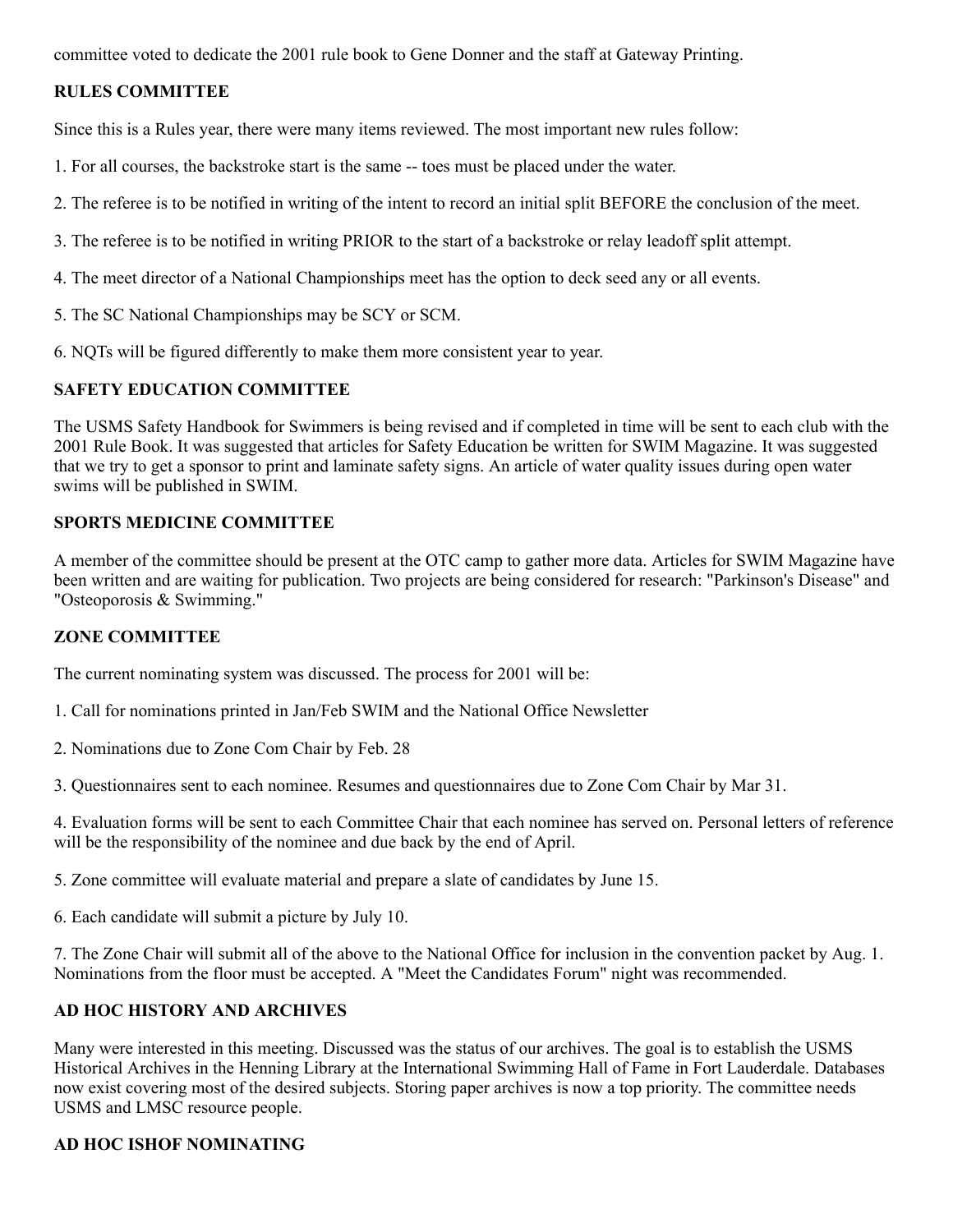Some changes in the selection process for each of the National Governing Body's should be expected. Since the selection for next year will be from a different NGB, the previously submitted candidates of Laura Val, Drury Gallagher, and Paul Hutinger will remain for 2002. A presentation was made displaying the national records project.

#### **AD HOC 1999 LEGAL COUNSELORS**

Two issues were addressed with respect to privacy. The first drafted a privacy policy for USMS reflecting current privacy policies. The second outlined additional privacy issues to consider. There were questions about whether the E-Sign bill can be applied to USMS meet registration, membership renewal, and initial membership registration.

#### **AD HOC PROFESSIONAL MANAGEMENT**

The Professional Management Guidelines were accepted. The committee recommended that USMS Webmaster receive the sum of \$10,000 and that the USMS SWIM Magazine Editor receive the sum of \$5,000. The Ad Hoc Professional Management Committee has fulfilled its mission and was disbanded.

#### **AD HOC 1999 USMS ENDOWMENT FUND**

The current status of the Endowment Fund was reported with a balance of \$34,147.98 as of 9/30/00. A number of suggestions were made to improve the opportunities for increased funding.



To return to *Across The Lanes* Table of Contents

#### <span id="page-5-0"></span>

# **2000 DIXIE ZONE Committee Minutes**

By Lisa Watson

Georgia LMSC Chairman

Saturday, October 14, 2000

Dixie Zone Chair June Krauser called the meeting to order. The committee members introduced themselves. There were 26 Dixie Zone delegates attending the meeting.

#### **TOP TEN/Records**

The committee recognized and congratulated Dick Brewer and Ed Saltzman for their efforts in compiling and updating the Dixie Zone records which had not been done since 1997. Ed produced these updated records in poster size form for the members to view. Ed stressed the importance for each LMSC recorder to keep updated records and to make sure that documentation is provided for all records. **It was also stressed that swimmers should realize that it is their responsibility to get these documented results to their LMSC recorder.** Chris Gilligan suggested that it would be helpful to have this stated in the LMSC newsletters as a reminder for swimmers. Dick Brewer suggested that when LMSC Top Ten recorders submit results for National Top Ten, carbon copies should be made and distributed to all LMSC Top Ten recorders within the Dixie Zone. The committee strongly supported this. Dick and Ed will each be responsible for Top Ten Results of certain LMSC's. Georgia, North Carolina, and South Carolina should submit results to Ed. Southern, Southeastern, Florida, and Florida Gold Coast should submit results to Dick. The Dixie Zone voted to make the following requirement for Dixie Zone Meets: meet directors will be responsible for insuring that copies of meet results, hard disk or electronic, are sent to the LMSC Top Ten recorders.

#### **CALENDAR**

Dick Brewer placed a Dixie Zone Calendar on a map. This calendar will be posted on the Dixie Zone website (http://home.att.net/~dixiezone). It was noted that some of the events listed might be subject to change. Deb Cavanaugh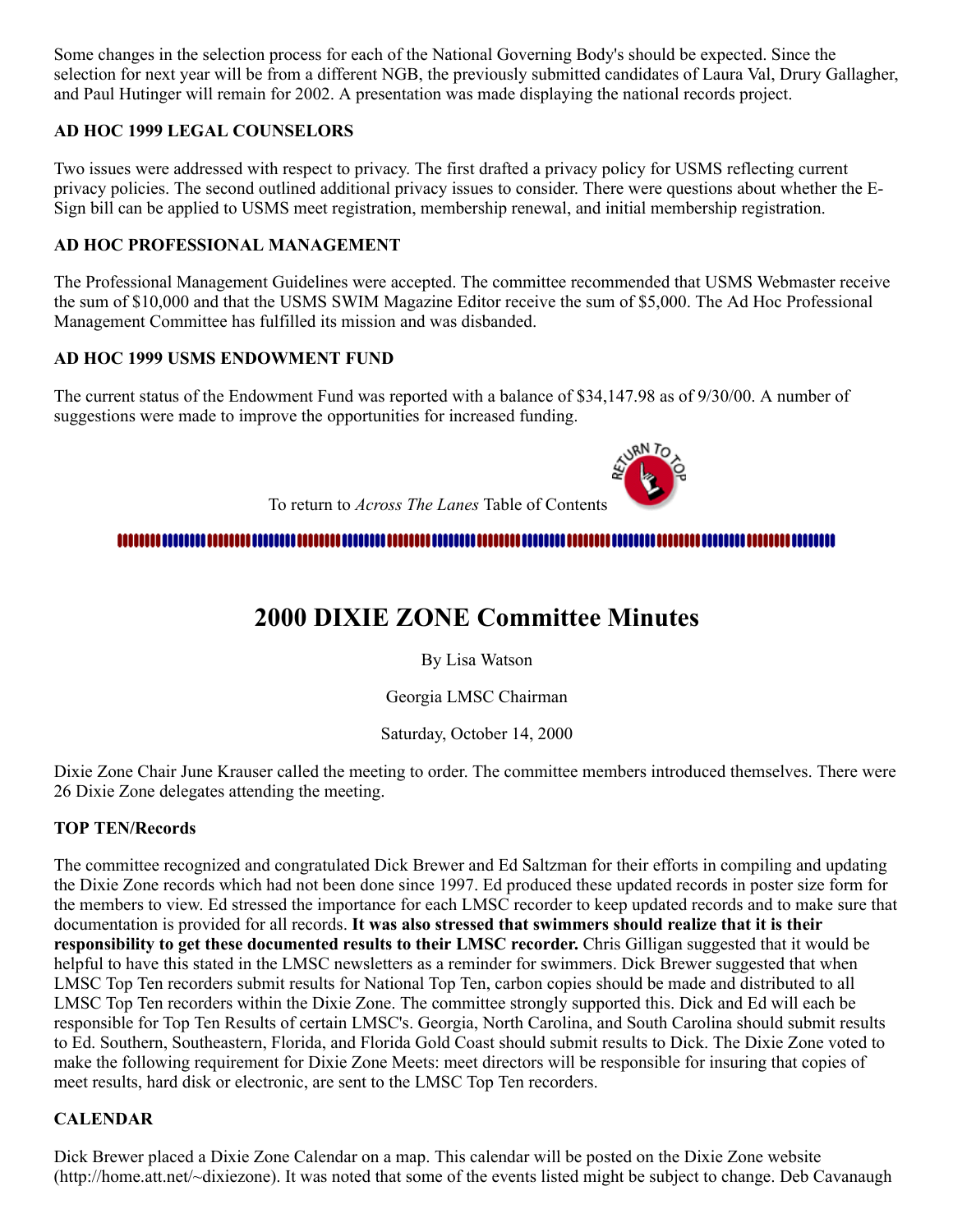suggested that the Dixie Zone mandate that no other meets within the Zone be scheduled during Dixie Zone Championships as a means of promoting these Championship events. The committee supported this idea, but felt that whereas it could not be mandated, it could be strongly suggested.

#### **DIXIE ZONE CHAMPIONSHIPS FOR 2001**

Two sites submitted bids for the Dixie Zone SCY Championships: Auburn AL and Raleigh NC. Two bids were also submitted for the Dixie Zone LCM Championships: Greenville SC and Sarasota FL. One bid from Orlando, FL was submitted for the Dixie Zone SCM Championships. The zone awarded Championships bids to the following venues for 2001:

SCY - Auburn University (AL) - February 17-18

LCM - Sarasota FL - June 23-24

SCM - Orlando FL - October 5-7

The Dixie Zone voted to include an Open Water venue as a Zone Championships and chose the Buford Dam 5K in Buford, GA as the site for this first annual event.

#### **COACHES MENTOR PROGRAM**

Scott Rabalais, Coaches Committee Chair, reported that the Coaches Mentor program has been very successful. Five coaching clinics have been given throughout the country with very positive feedback. Randy Nutt also reported that four open water clinics have been conducted. Scott further reported that the Coaches Committee is proposing conducting 2-3 day coaching schools to assist coaches.

#### **COACHES ON DECK PROGRAM**

Marty Hamburger, who will be in charge of the on-deck coaching for 2001 Nationals, stated the desire to have this service available also at the zone level. Scott suggested that we implement this at the upcoming zone SCY Championships at Auburn in February. Committee members were asked to give suggestions for improvement of the ondeck coaching at the convention. Suggestions included better communication between coaches at workouts and methods of insuring a better choice of lane assignments.

#### **NEW BUSINESS**

Hill Carrow reported that Raleigh, NC plans to host the U.S. Masters Games in 2003, probably in June. The intent is to make the swimming events in a format similar to USMS Nationals, have the site as SCM, and hopefully rotate venues throughout the years. Randy Nutt reported that Plantation, FL plans to bid for SC Nationals in 2003 and asked for support of the Dixie Zone. He also said that Coral Springs is discussing a possible LC bid. Lisa Watson emphasized the need for committee members to vote to do away with the current rotation system in place for Nationals so that both bids would be possible in 2003. It was noted that Scott would be running for USMS Vice President next year. The Dixie Zone expressed its support of Scott.



To return to *Across The Lanes* Table of Contents

# **PERFORMANCE APTITUDES AND ATTITUDES**

#### <span id="page-6-0"></span>**LOCAL MAN HAS BECOME ONE OF THE THE WORLD'S TOP SENIOR SWIMMERS**

*Webber only getting better with age* By Ken Worthen / *Hendersonville Times-News* Staff Writer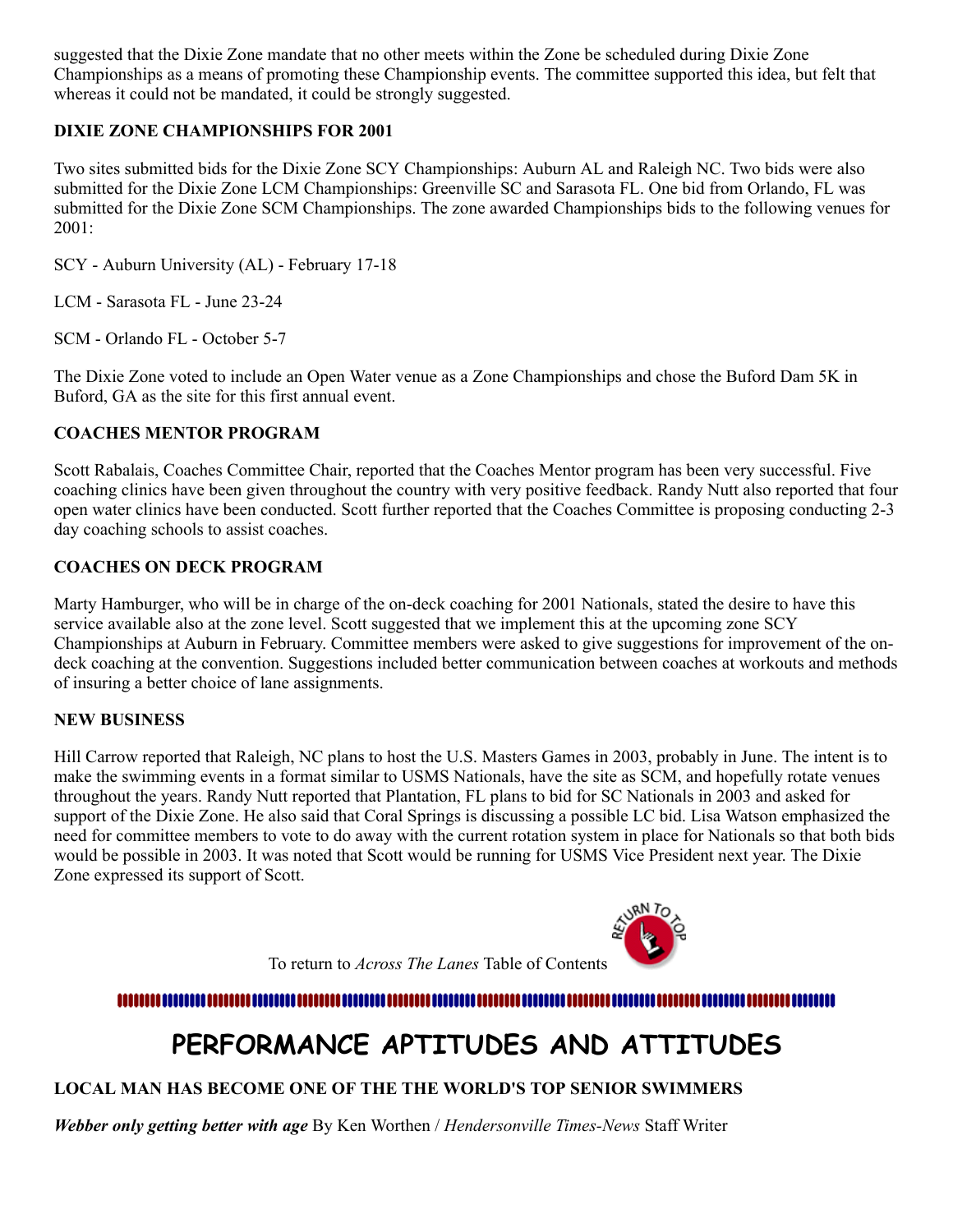The taste of victory is sweet, and nowhere in the books does it say you have to be under a certain age to enjoy the flavor. For Dick Webber, of Hendersonville, competition is a principal part of his life. He trains every day, not just for his health but to be at his peak when the gun goes off. Swimming is more than an afternoon pastime with him -- it's a passion.

Webber began competitive swimming at age 15, while in high school in the Bronx, New York. He attended DeWitt Clinton High School, where the attendance was 5,000 -- all boys. While there, his school won the New York State Championships in 1945-46. He was recruited by Ohio State and raced there from 1949-51. In 1949, the Buckeyes won the NCAA championships in Chapel Hill, NC.

"After I left the Bronx to go to Ohio State I never went back, "Webber says. "I'd had my fill of New York." After college he stepped out of the racing scene to work throughout the Midwest as a marketing manager in the Technical Marketing Division for General Electric.

"I quit smoking in 1977," he said, "and started playing racquetball and began running with my wife Ruth, who incidentally holds the (North Carolina) 5K record for women over 60…My wife and I run a 5K (3.3 miles) every morning before breakfast." It wasn't until 1989 that Webber again began swimming with his sights set on the competitive arena.

Webber swims in the 70-74 year old age bracket and at age 71 does quite well. Recently, he established himself as one of the finest senior swimmers in the world by taking home four medals at the Munich World Masters Swim Meet. "I swam in Munich, Germany, in July," he said. "The site of the 1972 Olympic games. I took four medals; second in the 50-meter butterfly, third in the 100-meter butterfly, fourth in the 50-meter freestyle and eighth in the 100-meter freestyle. "The time difference between me and the guy who took first in the fly was only .02 seconds." Medals were awarded to the first eight places.

"I talk of three reasons why I do what I do and I think they should work for most anyone. You are never too old to start," he said, referring to 90-year-old Boyd Campbell of Hendersonville, who has been swimming for about five years with Webber as his coach. "Boyd is in the top 10 in his age group."

Webber contracted scoliosis at an early age but hasn't let that beat him. "No matter what your problem or affliction you should be able to swim. One man I've competed against, Ron Gainsford of Pittsburgh, PA, had a heart transplant at age 64. He swims quite competitively in the 50 fly and the 50 freestyle in the 70-74 age group." Webber says if Gainsford can do it after having a heart transplant, it should give others a little more incentive.

"Friendships," Webber says. "are the third reason I enjoy these competitions so much. I swim on a relay team consisting of four men, John Murphy, 73, of Charlotte, John Kortheuer, 68, also of Charlotte, and Clarke Mitchell, 70, of Asheville. We hold the World Record for the 200-meter men's medley, short course, with a time of 2:28.34 for the 280+ age group. That means the age of all four of us has to be at least 280." The record was set on November 14, 1999.

Besides racing, Webber, along with Sandra Kremer, 64, of Hendersonville, also coaches beginning and intermediate Masters swimmers at the Henderson County YMCA. Three of the people Webber and Kremer coaches competed for the first time at the state Senior Games this year. Dick and Ruth Webber also competed in the Games this year, which was held in Raleigh at the end of September.

Webber, a top-ranked All-American in his age group, swam August 18 in the U.S. National Masters on the campus of the University of Maryland at Baltimore County, where he had the opportunity to go head-to-head against the same guy that captured first in the 50 free in Munich. This time, Webber came in second instead of fourth and finished ahead of the Munich winner.

The relay team, on which Webber swims anchor, won both the medley and the freestyle relays. Their 200-meter medley time broke the world record for the long course meter pool.

Competition, at any age, is one way to "stay in shape," as Webber puts it. The body stays fit by training and mind remains focused by keeping an eye on the finish line.

No organization foots the bill for Webber to compete in these events -- it all comes from his own pocket. But he enjoys the thrill of competition so much that he doesn't mind having to pay for the chance to go for the brass ring.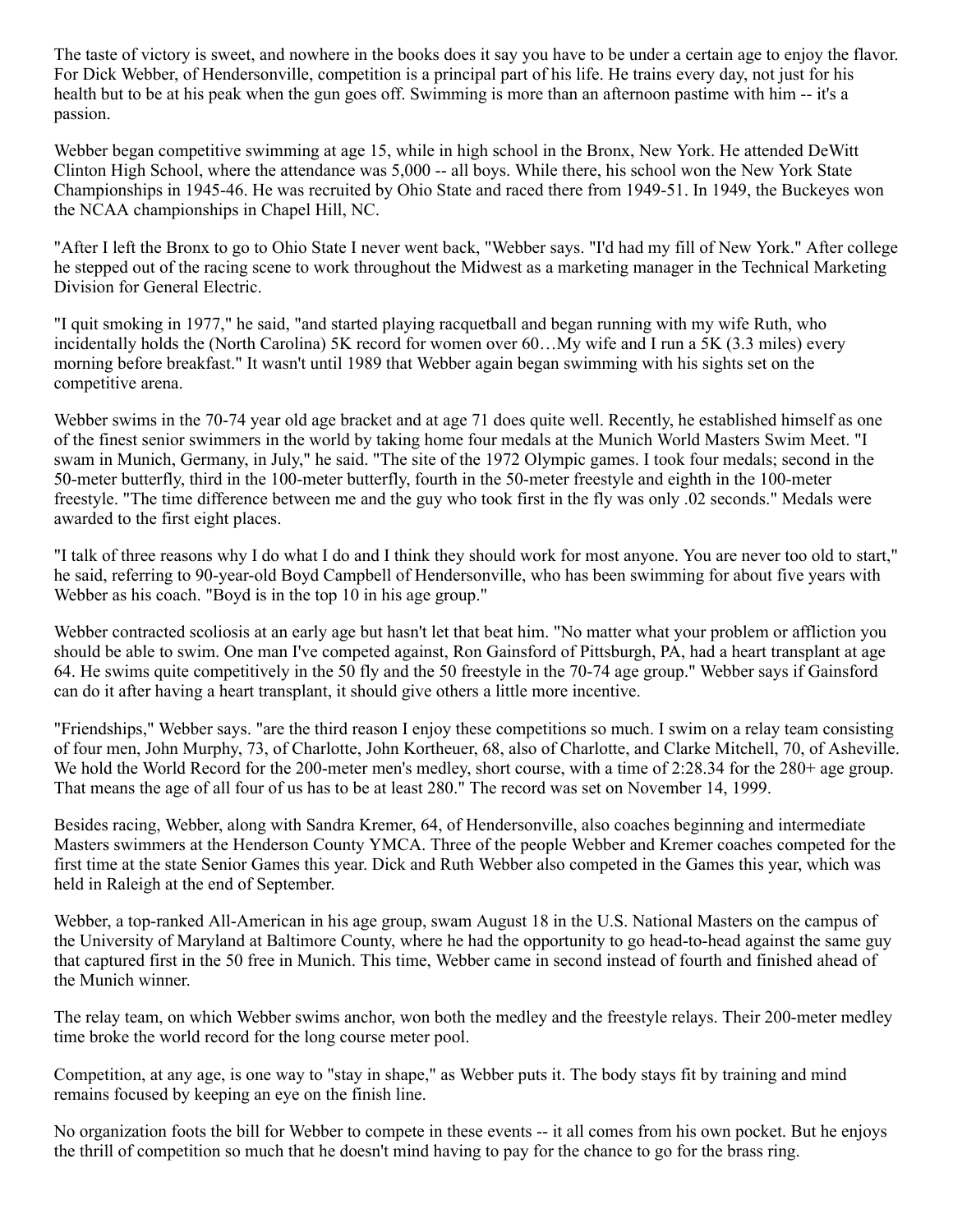

To return to *Across The Lanes* Table of Contents

### 

<span id="page-8-0"></span>

# **2000 WAIKIKI ROUGHWATER SWIM**

#### **SEPTEMBER 4, 2000**

Submitted by Debbie Wilson

Three PEAK women swimmers cashed in their frequent flyer miles and traveled to Honolulu to participate in the 31<sup>st</sup> Annual 2.4 mile Waikiki Roughwater Swim and were among the 811 finishers. The race has become one of the largest open water swims in the world and is always held at 9:00 a.m. on Labor Day regardless of conditions. This year's event had a 9:30 high tide and one-to-three foot waves. As the week progressed and we met more participants, we learned that the 2000 race was much rougher than normal. This race is also the origin of the Ironman's swim; the Ironman was a combination of the Waikiki Roughwater Swim, the Bike around Oahu, and the Honolulu Marathon.

We felt inspired by the "mana" (spirit) of Duke Kahanamoku, the native Hawaiian who swam in four Olympics between 1912 and 1932. He won a total of 3 golds, 2 silvers, and a bronze. Note that in 1932, he was 42 years old! He is also credited with introducing surfing all over the world, and his name is everywhere in Hawaii as an ambassador of the "Aloha" greeting.

The atmosphere of a large race is exciting. The starters are grouped into five divisions beginning five minutes apart. Of course, there is some scrambling at first, but it is relatively easy to find a spot and follow the buoys. The biggest challenge is staying on course, especially with large waves blocking your view. Peggy Speight in the 35-39 age group finished her first open water race in  $6<sup>th</sup>$  place (1:11:31) and just over a minute from third place. It was a very good swim in a highly competitive age group. The winner was the fourth woman overall. Beverly Tucker (65-69) was second (2:36:56) and was slowed by swimming off course several times. Debbie Wilson (45-49) won her age group (1:12:45) and bettered her 1998 time, although she cannot explain why since the 1998 race was swum at low tide in smoother water. Debbie's previous trip there to do this race and the Maui Channel Relay had motivated Peggy and Beverly to enter.

The majority of the swim is parallel to the shore of Waikiki with the high-rise hotels in the foreground and the mountains behind. The course begins just below the Diamond Head Crater, and it is such a thrill to watch it diminish in size as you progress through the course. The finish is in front of the Hilton Hawaiian Hotel. There is a short run to the actual finish line. The support is excellent with 15 large buoys marking the way. Lots of volunteers in sea kayaks and on surfboards watch that no one strays too far off course. Since there is a time limit to reach the mid-point, some swimmers were picked up by a boat for missing the cutoff.

It is possible to see the bottom throughout the events, and all of us saw at least one of the protected green turtles (honu). The day was overcast so visibility was less than on a bright,sunny day.

We were all fascinated at the awards to see the youngest swimmers receive a special award (age 8). Age groups begin with the 10 & under, and it was well represented. The oldest swimmer was Ray Taft, a well-known 81-year-old (1:38:57). Check out the website (www.wrswim.com) for more information and click on the entry form and race results. Consider this race; it is a great way to start a Hawaiian vacation!

Comments by Beverly Tucker: A great experience! It was very humbling when I realized that I was 1 hour, 22 minutes at the halfway mark. I had planned to do the whole race in 1 hour, 30 minutes. "Oh well, let's carry on and finish it anyway!"

Comments by Peggy Speight: Prior to this, I had no open water experience whatsoever. I only had the desire to experience swimming in clear ocean water in competition. I was naïve to think that it would be easy for me to stay on course! In an attempt to claim distance from other swimmers after the crowded start, the next thing I knew I could not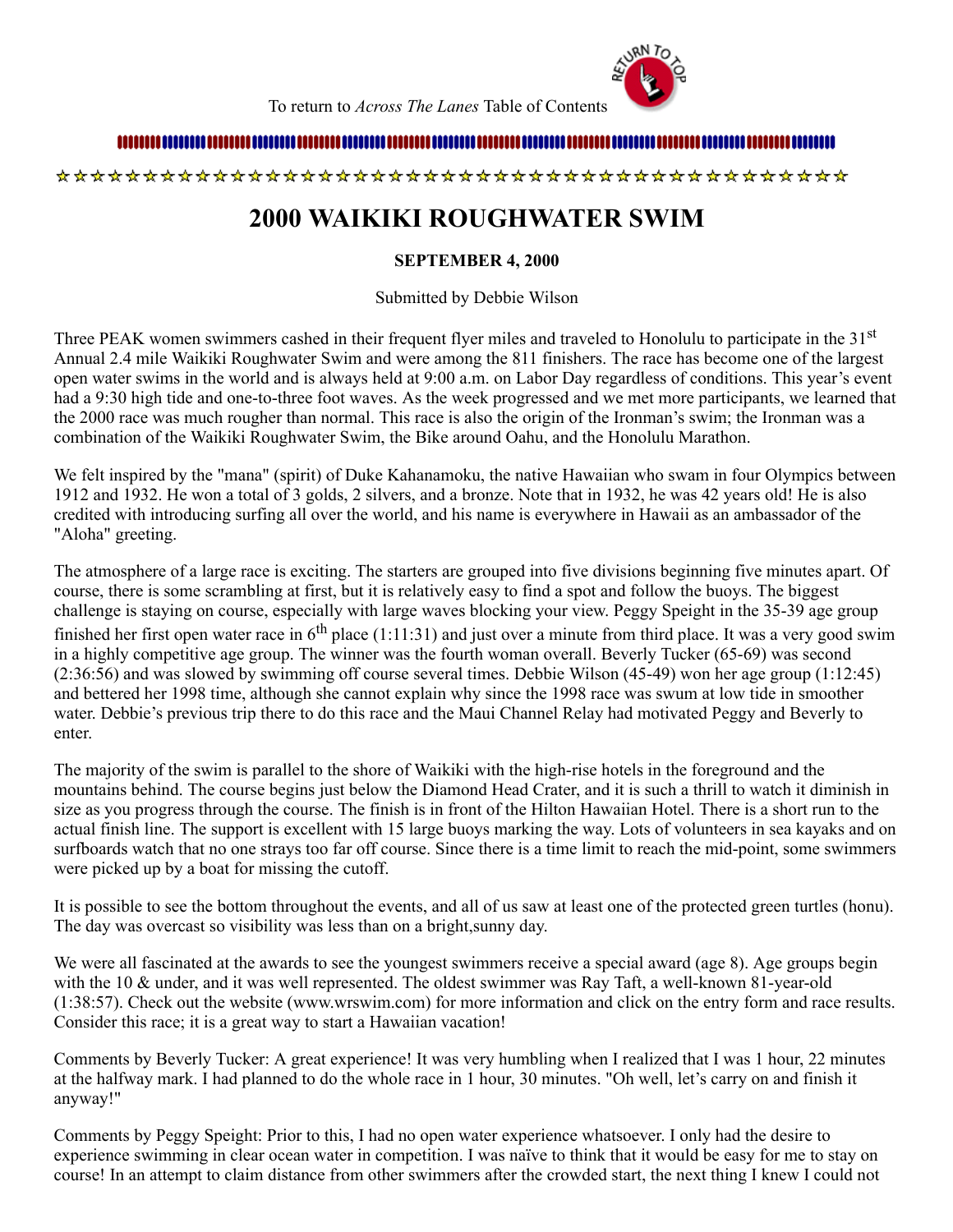find the flags. There were people yelling "Go back in; you are too far out!" I enjoyed the swim anyway and vow to do better the next time I return to Hawaii. I felt great!



To return to *Across The Lanes* Table of Contents

#### 

## HOPE FLOATS

<span id="page-9-0"></span>*One woman once dreamed of swimming in the Olympics, but she quit and blew her chances. Well, not quite.* By Abigail Seymour, managing editor of US Airways Attaché magazine. Photo by Louis Cahill

The starting block at the shallow end of the pool is glittery on top as if sprinkled with sugar. Its slanted surface is covered with a rough sandpaper layer meant to keep me from sliding onto the concrete deck with a horrible smack. I step up onto the block, shake out my arms, and visualize the race I am about to swim. I see a moment in mid-air, the bottom of the pool gliding under my face at a fast clip, the flip turn, the furious lap back up the pool, then my hand hitting the timing pad on the wall with a satisfying thud. Everything else in between is just full throttle.

The last time I stood on a racing block looking out over a glassy pool, Jimmy Carter was president. It's been 21 years since I heard the pop of the starting gun and dove into a chaotic few seconds of rushing blood, aching lungs, and winning.

I started swimming when I was 6 because my brothers swam. My oldest brother had a poster of Mark Spitz on the wall behind his bed, and I used to sneak upstairs and stare at the gold medals around his neck. Our little community team in Crawfordsville, Indiana, was led by a passionate, tireless, and saintly coach, Gail Pebworth. Despite my adoration for her, I wasn't particularly devoted or ambitious about the water. I was much more interested in Nancy Drew books, horses, and talking my mom into letting me wear my patent leather shoes to school.

And then I turned 10 years old. Suddenly I started swimming real, real fast. Besides listening to Shaun Cassidy albums and learning how to ride a skateboard, I was breaking state records and swimming faster than kids almost twice my age. My parents toted me all over Indiana to meets and finals and championships. My coach said it was time to start thinking about the 1988 Olympics, or maybe even shoot for L.A. in 1984. I started to love racing and training. I swam two hours a day–sometimes even four–all summer long. The last meet of the season I took home the high-point trophy and had set a national record. "A diamond is just a piece of coal that stuck to it," Coach Pebworth would say. There was no doubt in my mind: I was definitely going to stick to it.

The next spring we moved to Florida. I turned 12 and came crashing into pre-puberty. I was on a new team with a new coach, and was no longer the fastest swimmer. I grew taller, and became slope-shouldered and ornery. I started skipping practices and faking illness. Finally I just quit going altogether. I discovered boys and menthol cigarettes and cheerleading. I experimented with drinking and found that alcohol did in 15 minutes what hours of swimming had done: It made me feel invincible. So, I took the shorter route. My racing suit didn't fit me anymore, and my trophies and medals looked tacky and cheap, so I put them in a box in my closet. It was over.

I steered clear of the water altogether for more than 20 years, with an occasional dip here and there. I would do showoff strokes at the beach to impress guys in high school and college. I did dog-paddle laps at hotel pools when I traveled on business, and spent hours in tepid baths. I bypassed the pool entirely during my intermittent gym memberships. The smell of chlorine turned my stomach. Still, I had recurring dreams of flying, but instead of flying I was swimming through the air, six feet off the ground.

When Tracy Caulkins took home three gold medals in L.A. in 1984, I was listening to Madonna albums and going clubbing in New York. When Janet Evans won three gold medals at Seoul in 1988, I watched the awards ceremony on TV in my small Manhattan apartment. When Summer Sanders ruled in Barcelona in 1992, I was just beginning my first "real" job, and during the Atlanta Games in 1996, when Amy Van Dyken became the first American female to win four golds in a single Olympics, I had left New York, sold all my possessions, and moved overseas to live in Spain for a few years.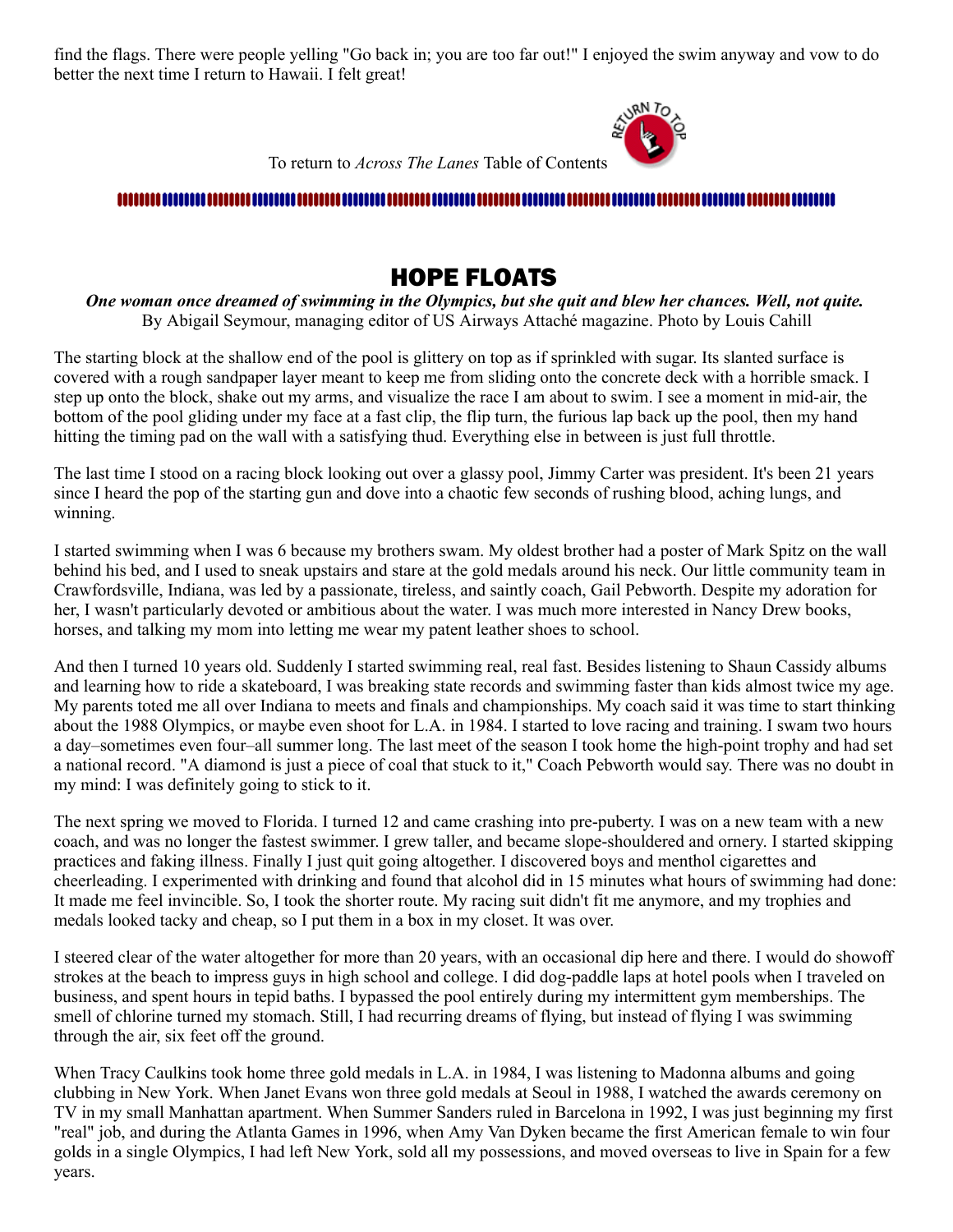I never set out to make peace with the water. In fact, I tried to spark a new love affair with other sports. I tried tennis, mountain biking, and aerobics. I called the local volleyball team, took yoga classes, and tried running. Nothing seemed to stick. Everything hurt my feet, and I eventually needed surgery to correct an impact injury in my right foot. I finally realized that there was nothing to do but stick that foot, however tentatively, back into the pool.

Earlier this year I joined the North Carolina Masters team and now feel like I've run into an old, dear friend. The smell of chlorine on my skin is now the sexiest of perfumes. My fellow swimmers are nurses, lawyers, chemists, salespeople, and writers. We have all gotten bumpy and soft in some ways, while remaining taut in others. We have married or remarried, had children, tried other things, and eventually found our way back to the water. A popular Masters T-shirt reads, "The older we get, the faster we were." Ah, yes. I am home again.

When the rumor circulated at a recent practice that there was to be a Masters meet in Atlanta, in the very pool where Amy Van Dyken made Olympic history in '96, I knew I had to go. Here was my chance to race my fiercest competitor: me. The first time I dove off the blocks at the Georgia Tech Aquatic Center, I was struck by how fast the pool felt. It was deeper than most–about six feet all the way across. This is oddly familiar, I thought. And then it dawned on me: I was flying. I swam three events and took home a gold and two silvers.

My parents, now in their 70s, who had been to every meet I ever swam, watched my name flash up for a few seconds on the Olympic scoreboard. My mother brought the same brand of granola bars in her suitcase that she used to feed me at meets.

I'm back in touch with my old coach, who considers all of her former swimmers to be diamonds, even though some of us chose briefly to be coal instead.

In one of the races I swam, I'm seven seconds off the national Masters record for women in my age group, 30–34. That's a pretty big gap. But I'm only one second from the record for women aged 60–64. I've got plenty of time.





To return to *Across The Lanes* Table of Contents

## 

<span id="page-10-0"></span>

| UPCOMING 2000 / 2001 MASTERS SWIMMING EVENTS |    |                      |                          |                                         |  |
|----------------------------------------------|----|----------------------|--------------------------|-----------------------------------------|--|
| Dec                                          |    | 1000/1650 Meet       | UMD, College<br>Park, MD | Dave Diehl: 301-946-0649                |  |
|                                              |    |                      |                          | www.crosslink.net/~cherylw/meetny01.htm |  |
|                                              | 31 | Swim in the New Year | UMD, College             | Cheryl Wagner: 202-387-2361             |  |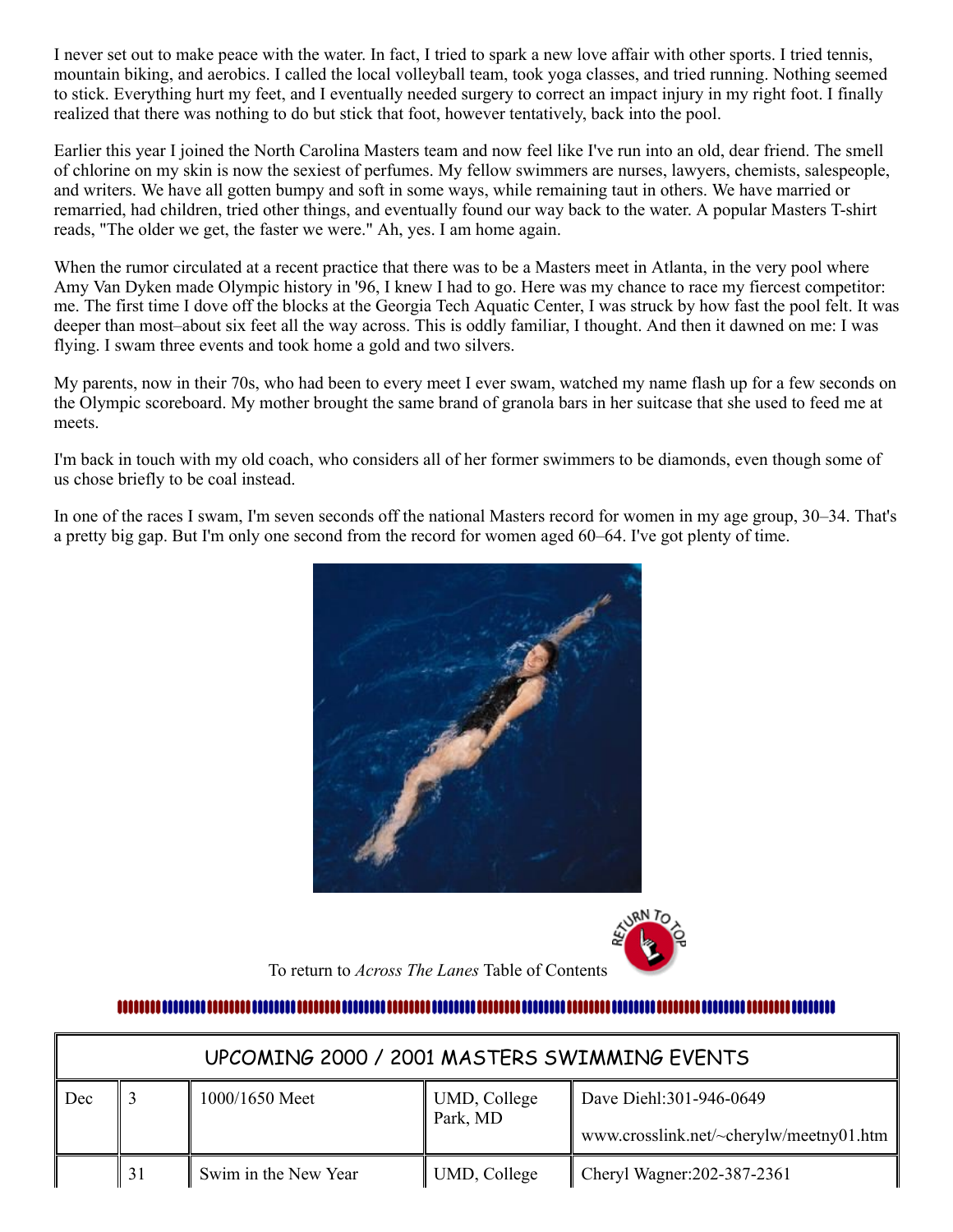|     |                |                                      | Park, MD         | www.crosslink.net/~cherylw/meet1000.htm                           |
|-----|----------------|--------------------------------------|------------------|-------------------------------------------------------------------|
| Jan | 27, 28         | <b>Sunbelt Championships</b>         | Charlotte, NC    | Jerry Clark, (704) 366-2045<br><b>Download</b><br>printable forms |
| Feb | 3, 4           | VA Winter Invitational               | Midlothian, VA   | James Wolfle (540) 867-5869                                       |
|     | 10, 11         | Palmetto SCY Meet                    | Mt. Pleasant, SC | <b>TBA</b>                                                        |
|     | 17, 18         | Dixie Zone SCY<br>Championships      | Auburn, AL       | <b>TBA</b>                                                        |
| Mar | $\overline{3}$ | Frank Clark SCY Meet                 | Greensboro, NC   | <b>TBA</b>                                                        |
|     | 17, 18         | St. Patricks Day SCY Meet            | Atlanta, GA      | <b>TBA</b>                                                        |
| Apr | 21,22          | NC SCY Championships                 | Raleigh, NC      | Tim Sexauer, (919) 266-6315                                       |
|     | 26-29          | <b>YMCA SCY Masters</b><br>Nationals | Sarasota, FL     | Sherwood Watts: 941-955-8194                                      |
|     | 28             | <b>USMS 5K OW</b><br>Championships   | Hollywood, FL    | <b>TBA</b>                                                        |
| May | 17-20          | <b>USMS SCY Nationals</b>            | Santa Clara, CA  |                                                                   |
| Jun | $\overline{2}$ | <b>LCM</b> Meet                      | Athens, GA       |                                                                   |
|     | 23, 24         | Dixie Zone LCM<br>Championships      | Sarasota, FL     |                                                                   |
| Jul | 19-25          | <b>National Senior Games</b>         | Baton Rouge, LA  |                                                                   |
|     | 21             | Raleigh LCM - Optimist Pool          | Raleigh, NC      |                                                                   |
|     | 28,29          | Greenville LCM Invitational          | Greenville, SC   |                                                                   |
| Aug | $16-19$        | <b>USMS LCM Nationals</b>            | Federal Way, WA  |                                                                   |
| Oct | $5 - 7$        | Dixie Zone SCM<br>Championships      | Orlando, FL      |                                                                   |



To return to *Across The Lanes* Table of Contents

#### <span id="page-11-0"></span>...........................

## **EAST – WEST CHALLENGE CONTINUES**

By Jerry Clark (704) 374-1807.

The clubs in the western half of the state are chomping at the bit to return the Challenge Cup back to their side of the state in 2001. The rivalry picks up with the Sunbelt Meet January 27-28 in Charlotte, then continues with the State meet in Raleigh April 7-8. Last year, the West had a lead of about 1,000 points after the snow/ice-recycled meet in Charlotte in February. But the Easterners came out in mass for the April meet in Raleigh, and when the droplets settled, the East finished ahead by about 2,000 points. To this day, I don't know how they went from a 1,000 point deficit to a 2,000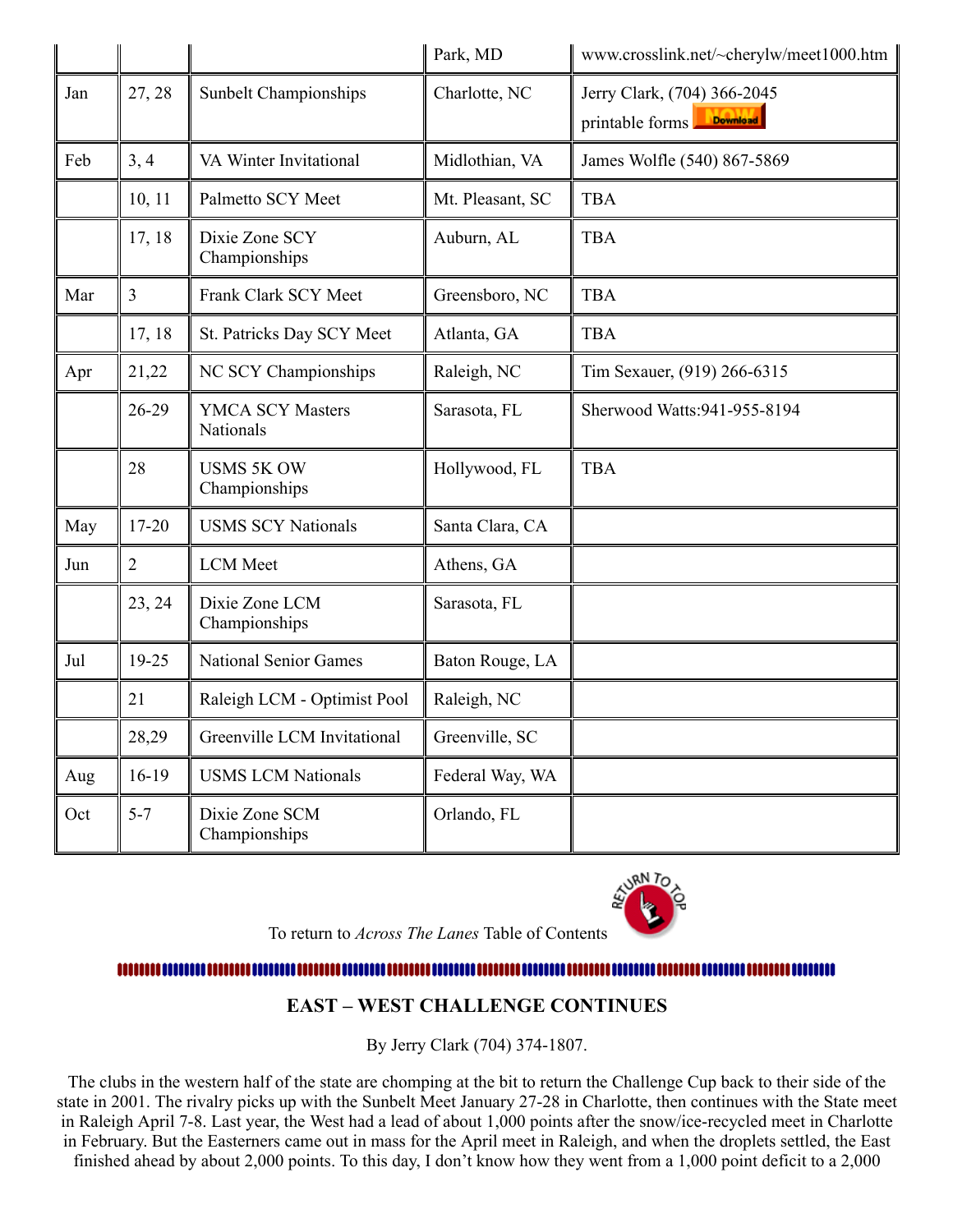point victory in just one swim meet! Could it have been adroit scorekeeping? Nahh….no way. Maybe they fielded a larger team. I will have to study the results of both meets to find all this out.

There is good news for the coaches who valiantly put together relay teams last year, sometimes with people who met each other for the first time just before they jumped off the blocks. You'll see that the order of events for the Charlotte meet has relocated the relays to later in each session; this will allow time to form the teams (and get to meet your relay partners). Swimmers belonging to the same club can put together your own relay team; that too will erase some of the confusion that occurred last year. Of course swimmers from different clubs can join together for a team, just as long as the clubs they come from are from the same side of the state. Maybe it will all come down to the 200 free relay event in Raleigh in April. That would be fun! Early reports have the west team expected to sequester itself in early January for some serious training at an undisclosed location high in the Rocky Mountains, and further, that the coach has banned alcohol and sweets throughout the holidays for her swimmers.

High point club awards will go only to out of state clubs.

Here are the lineups:

| <b>WEST</b>                 | <b>EAST</b>                 |
|-----------------------------|-----------------------------|
| Coach: Heather Hageman*     | Coach: Scott Hinkley*       |
| Asst. Coach: Richard Quick  |                             |
| <b>AWSM</b> (Winston Salem) | DAMA (Durham)               |
| <b>CSM</b> (Charlotte)      | <b>NCAM</b> (Chapel Hill)   |
| GG (Gastonia)               | <b>RAM</b> (Raleigh)        |
| <b>MONT</b> (Montgomery)    | <b>SCMM</b> (Morehead City) |
| <b>PEAK</b> (Asheville)     | <b>WYM</b> (Wilmington)     |
| <b>RACY</b> (Salisbury)     |                             |
| <b>TMS</b> (Greensboro)     |                             |
|                             |                             |
|                             |                             |
|                             |                             |
|                             |                             |

\* I admit to putting these names up without consulting either coach, but I feel sure both will play big roles in these two meets.

(Ed. Note: Will Mr. Clark "jerry-mander" the state's teams to assist the West?)



To return to *Across The Lanes* Table of Contents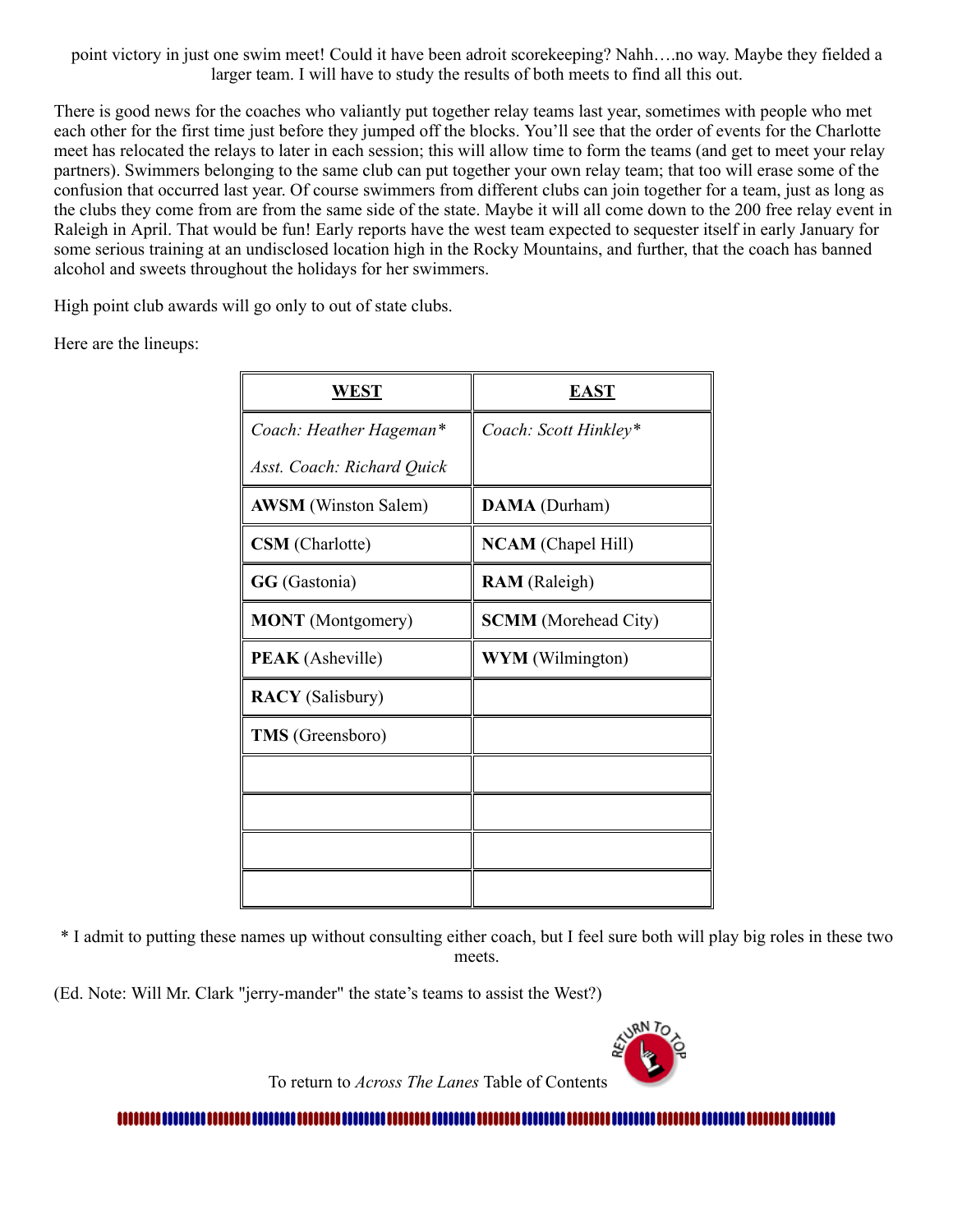## <span id="page-13-0"></span>**CHARLOTTE SWIMMASTERS SUNBELT**

# **CHAMPIONSHIP**

## **January 27-28, 2001**

| Sanction:           | Sanction by LMSC for NC for USMS, Inc. Sanction# 131-01                                                                                                                                                                                                                                                                                                                                                                                                                                        |
|---------------------|------------------------------------------------------------------------------------------------------------------------------------------------------------------------------------------------------------------------------------------------------------------------------------------------------------------------------------------------------------------------------------------------------------------------------------------------------------------------------------------------|
| Meet                | Bernie White (704/364-2141) Meet Referee: Jim Duff                                                                                                                                                                                                                                                                                                                                                                                                                                             |
| Director:           |                                                                                                                                                                                                                                                                                                                                                                                                                                                                                                |
| Facility:           | Mecklenburg County Aquatic Center, 800 East Second Street, Charlotte NC. (704) 336-3483 The pool is<br>50 meters by 25 yards, with a bulkhead dividing the competition area into an 8 x 25 yard course.<br>Continuous warm up/down lanes available in separate tank. Click here for a map. Parking is across the<br>street on Saturday.                                                                                                                                                        |
| Rules:              | Swimmers must be registered with USMS and must attach a copy of their 2001 registration card to the<br>entry form. No Exceptions. USMS rules govern the meet. Swimmers are limited to 5 individual events per<br>day. Note: One Day Event Registration forms will not be available at this meet.                                                                                                                                                                                               |
| Deadline:           | Entries must be received by mail or fax (704) 334-6223 (Jerry Clark) by January 20, 2001. Entries<br>received after this date will be handled as deck entries.                                                                                                                                                                                                                                                                                                                                 |
| Fees:               | See entry form for individual fee. Deck entries accepted at \$5.00 per event. Relay charge is \$4.00 per relay<br>team, payable at time team is entered. There will be no refunds, unless the meet date is changed.                                                                                                                                                                                                                                                                            |
| Scoring &<br>Awards | Individual events will be scored 9-7-6-5-4-3-2-1; relays doubled. Ribbons given to top 8 finishers in each<br>event. High point awards given each sex/age group.                                                                                                                                                                                                                                                                                                                               |
| Seeding:            | All events will be seeded by sex and time, with the exception of the following events; 1650, 1000 and 500<br>freestyle and 400 IM. These events will be seeded by time; sexes may be combined if needed. All events<br>will be seeded slow to fast, with " no time" in slow heats. Meet Director reserves right to combine sexes in<br>events. For the 500 free, you must confirm you will swim this event before the break on Sunday by<br>initialing your name at the deck enter/relay desk. |
| Schedule:           | Saturday morning: Warm up 8:00am; first heat of the distance events start 8:45am promptly.                                                                                                                                                                                                                                                                                                                                                                                                     |
|                     | Saturday afternoon: Warm up 11:30am; first heat event 5 starts 12:30pm promptly.<br>AWARDS CEREMONY: 12:20pm 1999&2000 OUTSTANDING SWIMMERS AND SERVICE<br><b>VOLUNTEERS.</b>                                                                                                                                                                                                                                                                                                                  |
|                     | Sunday morning: Warm up 8:00am; first heat starts 8:45am promptly.                                                                                                                                                                                                                                                                                                                                                                                                                             |
|                     | You must enter the pool feet first except in sprint lanes. No paddles or kickboards allowed in warm<br>up/down swimming.                                                                                                                                                                                                                                                                                                                                                                       |
| Lodging:            | Adams Mark \$79 704-348-4675; Four Points \$99 704-372-7550; (new)Hampton Inn \$79 704-347-5972<br>Mention the Charlotte SwimMasters meet when you call. All within walking distance to pool                                                                                                                                                                                                                                                                                                   |
| Social              | Spaghetti Warehouse at 6:30 Saturday. Would be appreciated if you reserve space when mailing entry                                                                                                                                                                                                                                                                                                                                                                                             |
|                     |                                                                                                                                                                                                                                                                                                                                                                                                                                                                                                |

#### *LMSC Meeting:* **Friday January 26, 2001 All officers and team reps are urged to attend. Exact time and place will be announced.**

#### **SUNBELT CHAMPIONSHIP ENTRY FORM**

*please print legibly*

| Name:            | Club:               |               |
|------------------|---------------------|---------------|
| Address:         | City/State          | Zip           |
| Age: Birth Date: | Sex: M F Day Phone: |               |
| E-mail address:  |                     | Team initials |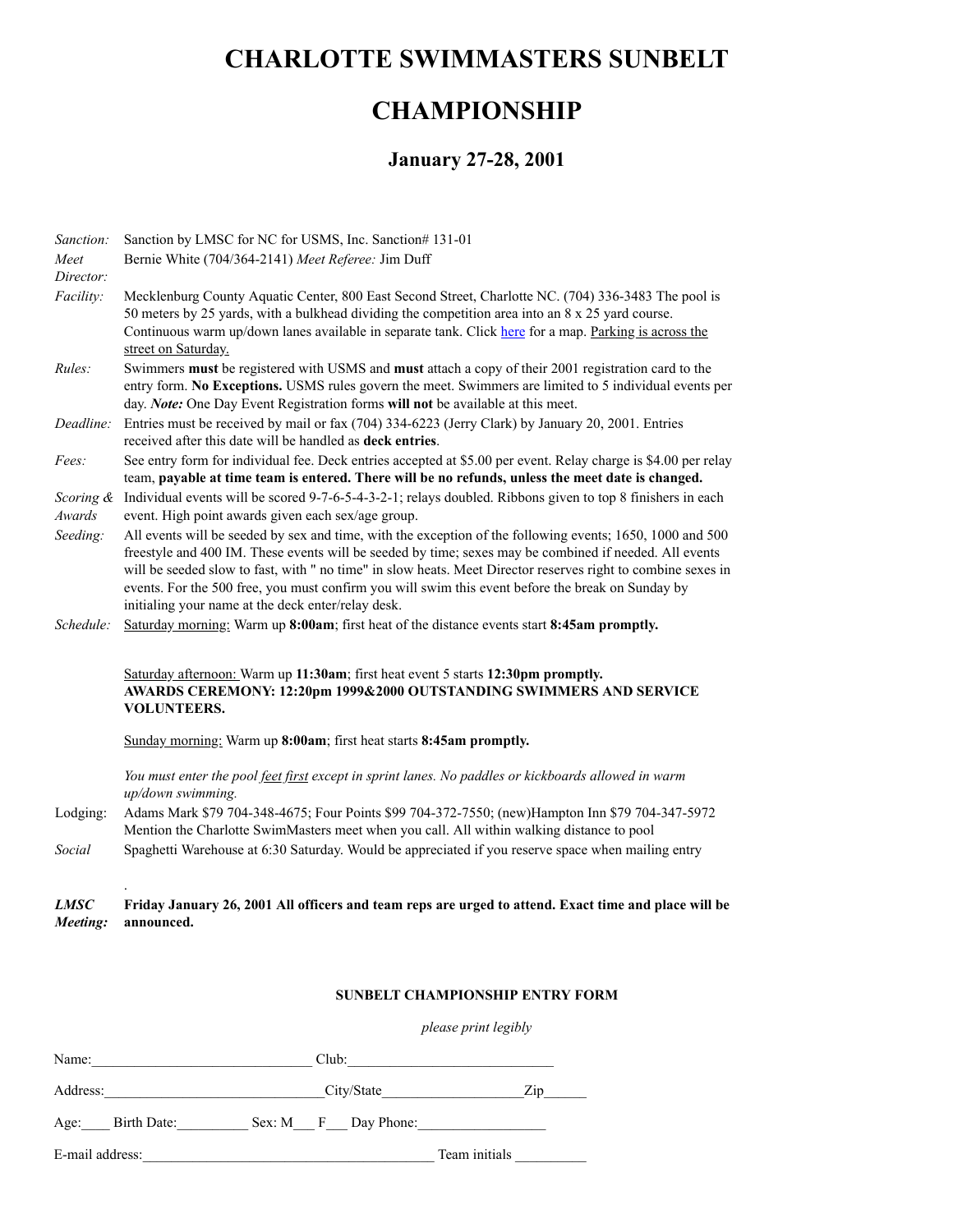#### (PEAK,CSM,RAM,etc)

#### 2001 USMS registration number:\_\_\_\_\_\_\_\_\_\_\_\_\_\_\_\_\_\_\_\_\_\_\_(**must** attach copy of card)

**Saturday January 27, 2001, Warm up 8:00 am, Meet start at 8:45am**

| Women        | Time                     | Event                                                              | Time | Men          |
|--------------|--------------------------|--------------------------------------------------------------------|------|--------------|
| $\mathbf{1}$ |                          | 1,650 yd Freestyle                                                 |      | $\mathbf{1}$ |
| 2            |                          | 1,000 yd Freestyle                                                 |      | 2            |
|              |                          | Saturday January 27, 2001, Warm up 11:30 am, Meet start at 12:30pm |      |              |
| 3            |                          | 200 yd Butterfly                                                   |      | 4            |
| 5            |                          | 50 yd Breaststroke                                                 |      | 6            |
| 7            |                          | 25 yd Backstroke - novice*                                         |      | 8            |
| 9            |                          | 200 yd Medley Relay                                                |      | 10           |
| 11           |                          | 100 yd Backstroke                                                  |      | 12           |
| 13           |                          | 400 yd IM                                                          |      | 13           |
|              |                          | <b>Break</b>                                                       |      |              |
| 14           |                          | 50 yd Freestyle                                                    |      | 15           |
| 16           | <b>Contract Contract</b> | 25 yd Butterfly - novice*                                          |      | 17           |
| 18           |                          | 200 yd Breaststroke                                                |      | 19           |
| 20           |                          | 200 yd Freestyle                                                   |      | 21           |
| 22           |                          | 100 yd IM                                                          |      | 23           |
| 24           |                          | 200 yd Mixed Medley Relay                                          |      | 24           |
|              |                          | Sunday January 28, 2001, Warm up 8:00am, Meet start 9:00am         |      |              |
| 25           |                          | 100 yd Butterfly                                                   |      | 26           |
| 27           |                          | 50 yd Backstroke                                                   |      | 28           |
| 29           |                          | 25 yd Freestyle - novice*                                          |      | 30           |
| 31           |                          | 200 yd IM                                                          |      | 32           |
|              |                          | <b>Break</b>                                                       |      |              |
| 33           |                          | 200 yd Mixed Free Relay                                            |      | 33           |
| 34           |                          | 100 yd Breaststroke                                                |      | 35           |
| 36           |                          | 200 yd Backstroke                                                  |      | 37           |
| 38           |                          | 100 yd Freestyle                                                   |      | 39           |
| 40           |                          | 25 yd Breaststroke - novice*                                       |      | 41           |
| 42           |                          | 50 yd Butterfly                                                    |      | 43           |
| 44           |                          | 200 yd Freestyle Relay                                             |      | 45           |
| 46           |                          | 500 yd Freestyle                                                   |      | 46           |
|              |                          |                                                                    |      |              |

#### **\* ONLY SWIMMERS IN THEIR FIRST MEET MAY SWIM NOVICE EVENTS, NO POINTS AWARDED**

| Number of Events:   | (a) \$3.00 each =   | S      |
|---------------------|---------------------|--------|
| Surcharge           | @ $$8.00 =$         | \$8.00 |
| Social              | (a) $$15.00$ each = |        |
| <b>T-Shirt Size</b> | (a) $$8.00$ each =  |        |
| <b>TOTAL</b>        |                     |        |